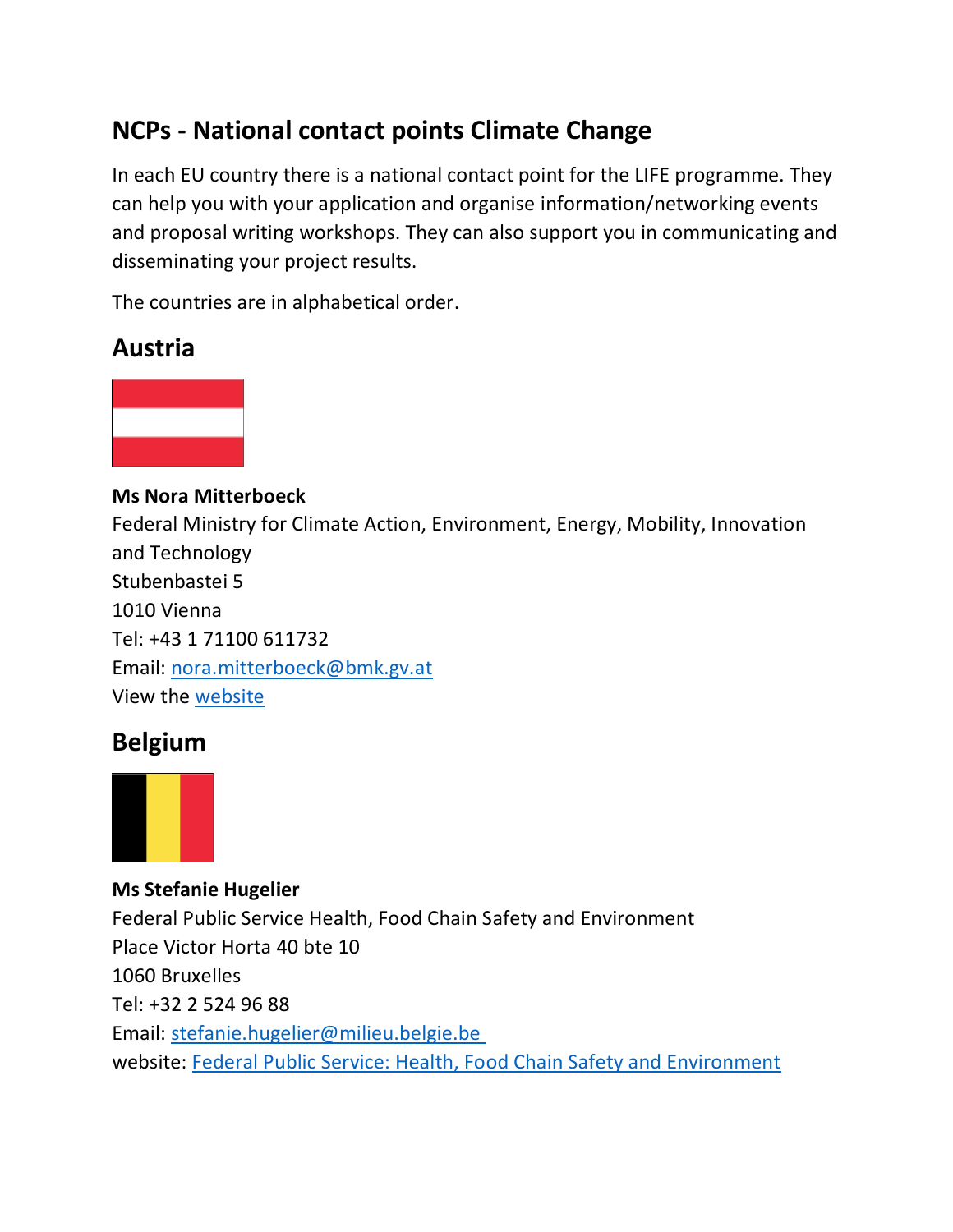## **Bulgaria**



**Ms Sylvia RANGELOVA** Head of NCP Bulgaria Ministry of Environment and Water 22 Maria Luisa Blvd 1000 Sofia Tel: +359 2 940 6244 Email: [rangelova@moew.government.bg](mailto:rangelova@moew.government.bg) - [lifencp@moew.government.bg](mailto:lifencp@moew.government.bg)

### **Ms Margarita STOYKOVA**

Expert Ministry of Environment and Water 22 Maria Luisa Blvd 1000 Sofia Tel: +359 2 940 6294 Email: [mstoykova@moew.government.bg](mailto:mstoykova@moew.government.bg) - [lifencp@moew.government.bg](mailto:lifencp@moew.government.bg)

website: [Ministry of Environment and Water](http://www.moew.government.bg/?show=182)

# **Croatia**



**Ms Nikolina PETKOVIC GREGORIC** Ministry of Energy and Sustainable Development Radnička cesta 80 10 000 Zagreb Tel.: +385 1 3717 209 Email: [nikolina.petkovicgregoric@mingor.hr](mailto:nikolina.petkovicgregoric@mingor.hr) ; [life@mingor.hr](mailto:life@mingor.hr)

View the website [https://lifeprogramhrvatska.hr/hr/](https://urldefense.com/v3/__https:/lifeprogramhrvatska.hr/hr/__;!!DOxrgLBm!XRg4-sQBYNyixF9xi-hj4IViL61Og3aKsZ9kmcv2aW6qFmyk1-qmeRn38xU8CeSO3ObLqoeqntO8PLY$)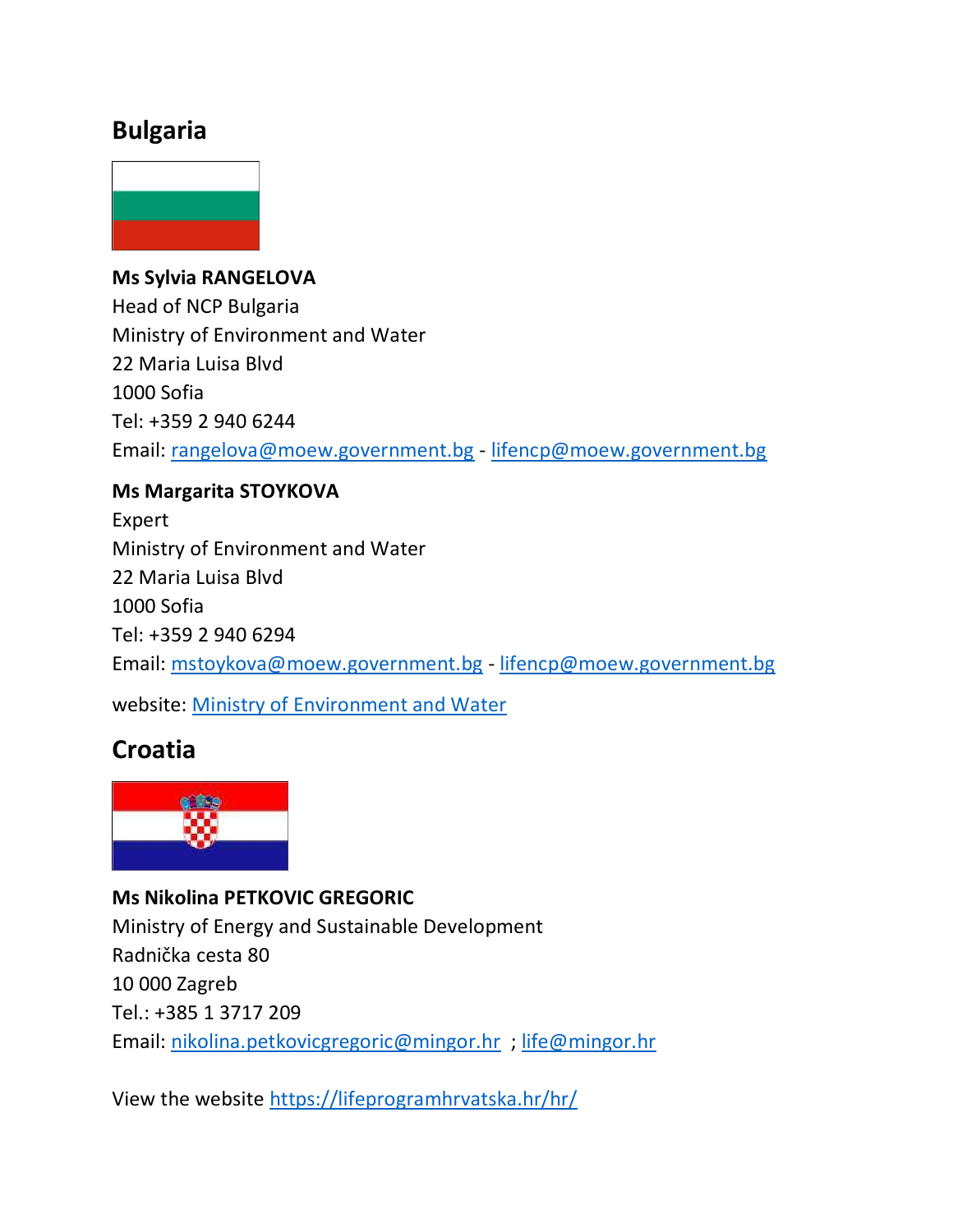# **Cyprus**



#### **Ms Marilena Papastavrou**

Ministry of Agriculture, Rural Development and Environment 1498 Lefkosia Tel: +357 22 408 926 E-mail: [mpapastavrou@environment.moa.gov.cy](mailto:lifeplus@minambiente.it)

#### **Ms Chrystalla Papastavrou**

Ministry of Agriculture, Rural Development and Environment 1498 Lefkosia Phone: +357 22408925 E-mail: [cpapastavrou@environment.moa.gov.cy](mailto:cpapastavrou@environment.moa.gov.cy)

#### **Mr Panos Kakonitis**

Ministry of Agriculture, Rural Development and Environment 1498 Lefkosia Phone: +357 22 866 236 E-mail: [pkakonitis@environment.moa.gov.cy](mailto:pkakonitis@environment.moa.gov.cy)

View the website: Department of Environment – [Ministry of Agriculture, Natural](http://www.moa.gov.cy/environment)  [Resources and Environment](http://www.moa.gov.cy/environment) 

## **Czech Republic**



**Ms Markéta KONEČNÁ** Ministry of the Environment Vršovická 65 100 10 Prague 10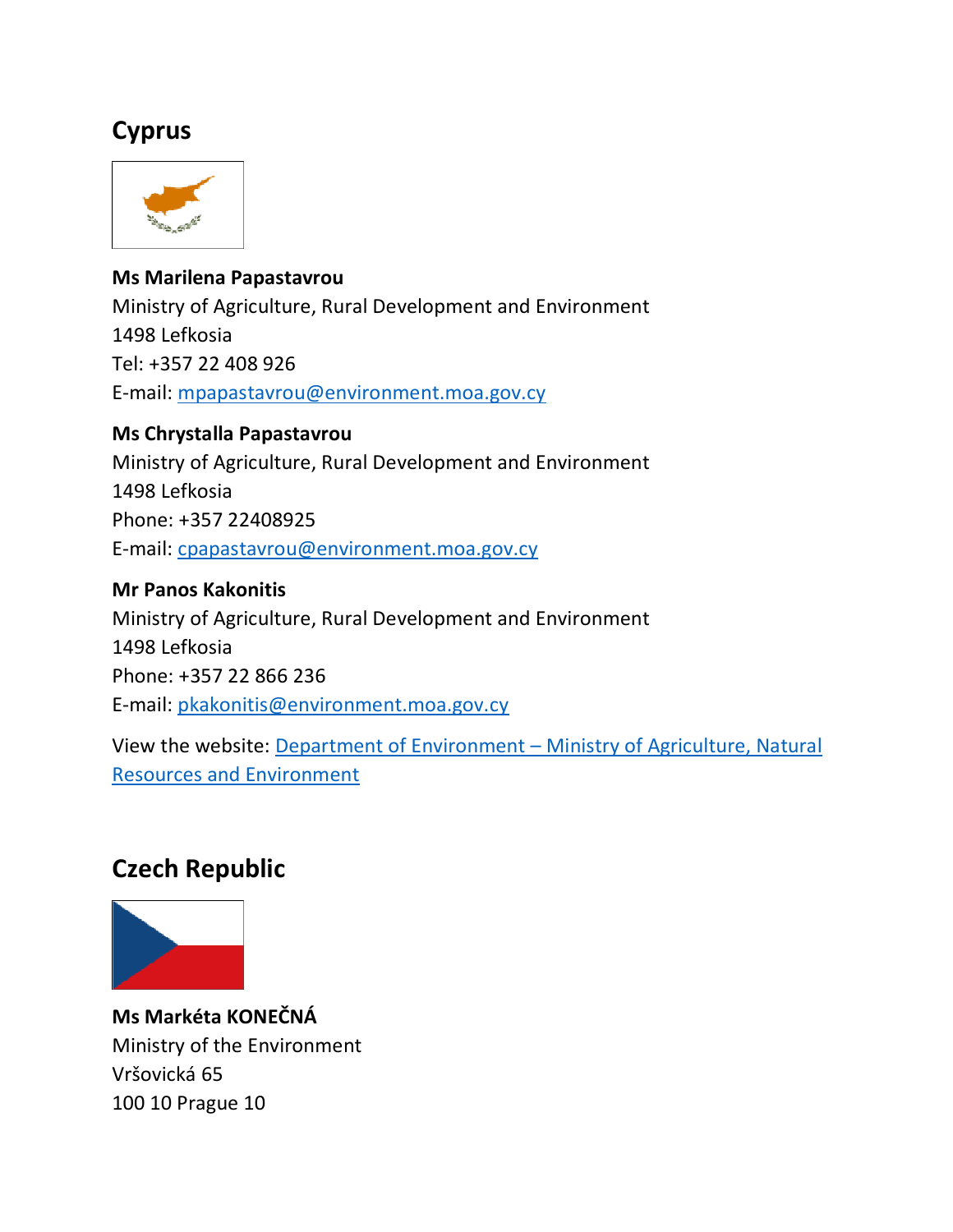Tel.: +420 267 12 24 47 Email: [life@mzp.cz](mailto:life@mzp.cz)

website: [Ministry of the Environment](http://www.mzp.cz/cz/komunitarni_program_life%20program-life.cz)

### **Denmark**



**Mr Morten Skovgaard Olsen** Ministry of Climate, Energy, and Utilities Holmens Kanal 20 DK-1060 København K Tel: + 45 25 65 02 47 Email: [mso@efkm.dk](mailto:mso@efkm.dk)

View the website: [Danish Ministry of Climate, Energy, and Utilities](https://en.kefm.dk/) 

# **Estonia**



**Ms Maris Arro** Senior Officer Ministry of the Environment, Climate Department Tel: +372 626 2986 E-mail: [maris.arro@envir.ee](mailto:maris.arro@envir.ee)

**Ms Krista Tõnisson** Adviser Ministry of the Environment , Budget and Strategy Department Narva mnt 7a 15172 Tallinn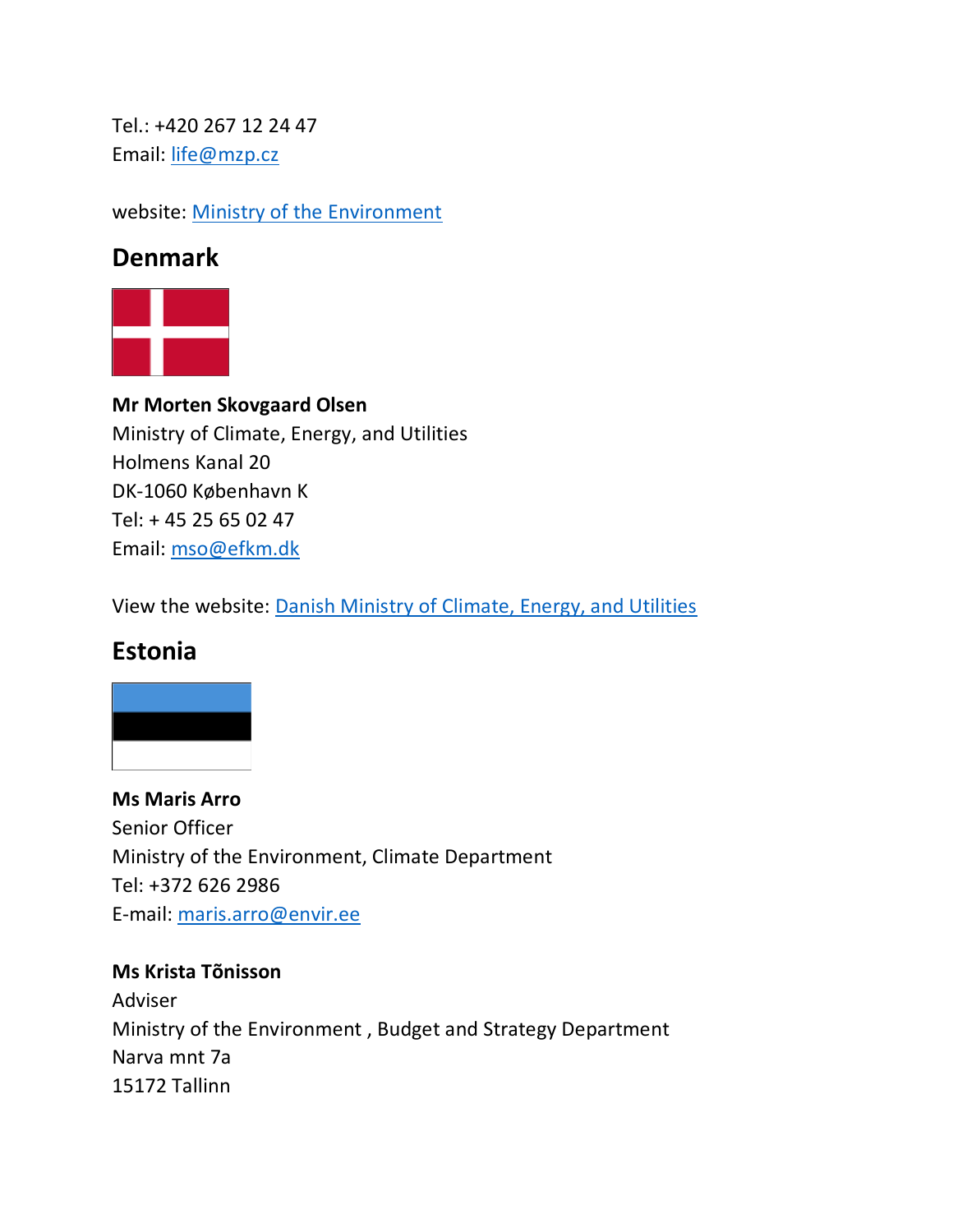Tel: +372 626 0727; +372 5246601 E-mail: [krista.tonisson@envir.ee](mailto:krista.tonisson@envir.ee)

#### **Ms Annika Varik**

Senior Officer Ministry of the Environment, Budget and Strategy Department Narva mnt 7a 15172 Tallinn Tel: +372 626 2961 E-mail: [annika.varik@envir.ee](mailto:annika.varik@envir.ee)

View the website: [Ministry of the Environment](http://www.envir.ee/et/life-2014-2020)

# **Finland**



### **Ms Heta-Elena HEISKANEN** Ministry of the Environment Aleksanterinkatu 7 Helsinki P.O.Box 35 00023 GOVERNMENT TEL.: +358 295 250 380 E-mail: [heta.heiskanen@gov.fi](mailto:heta.heiskanen@gov.fi)

View the website: [Ministry of the Environment](http://www.ym.fi/en-US/The_Ministry/Financing_and_subsidies/Life_funding/Life_is_the_European_Union_Financial_Ins(1809))

# **France**



### **Ms Sidonie BLANCHARD**

Ministère de la transition écologique Direction générale de l'énergie et du climat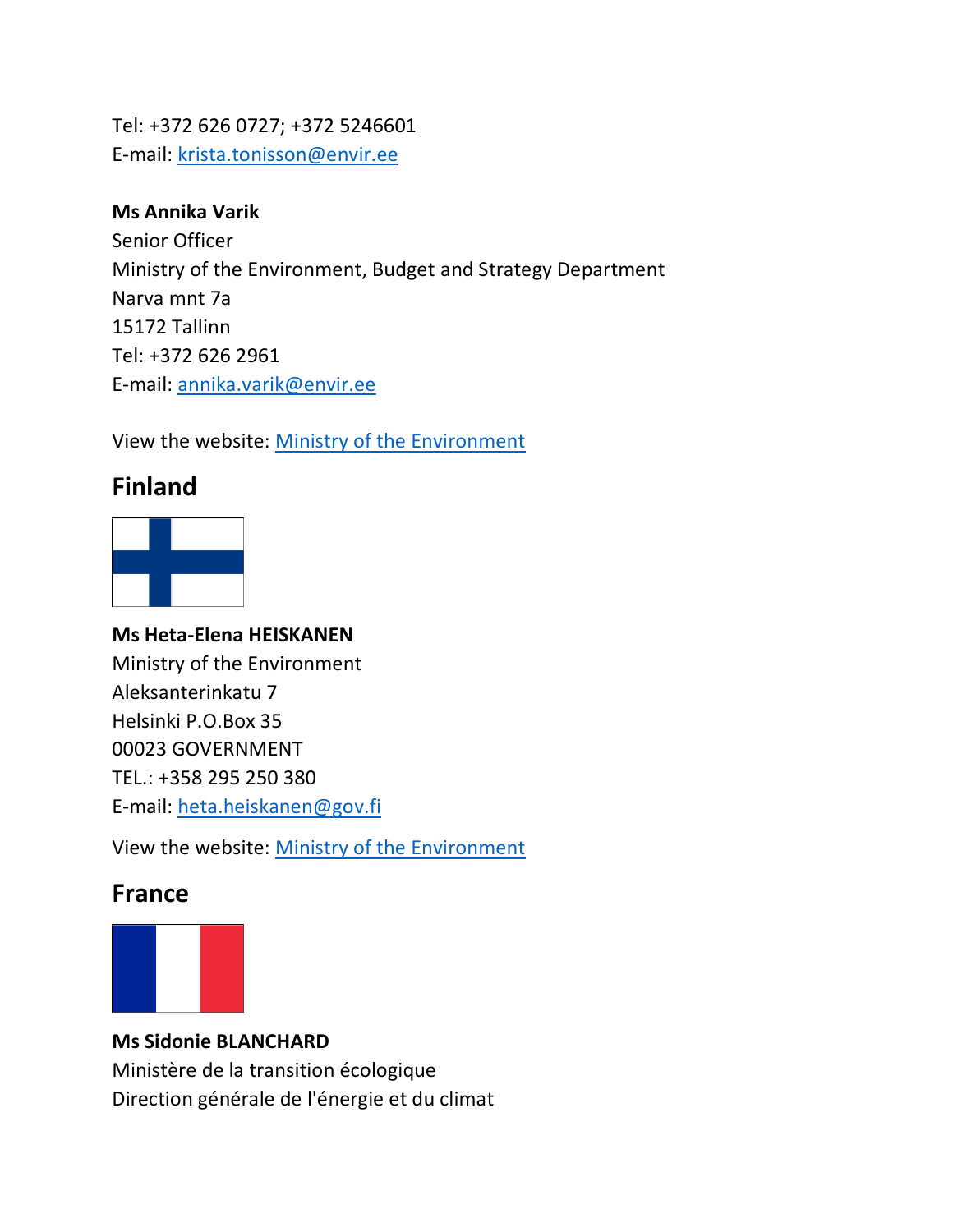Service Climate et Efficacité Energétique Département de Lutte Contre l'Effet de Serre Bureau des Politiques Climat et Atténuation Tour Séquoia F-92055 La Défense cedex Tel: + 33 (0)1 40 81 96 08 E-mail: [Sidonie.Blanchard@developpement-durable.gouv.fr](mailto:Sidonie.Blanchard@developpement-durable.gouv.fr)

View the website: [Ministry of the Ecological Transition](https://www.ecologie.gouv.fr/programme-europeen-financement-life)

## **Germany**



#### **LIFE federal advisory office**

Zukunft – Umwelt – Gesellschaft (ZUG) gGmbH **Ruth Brauner** Robert-Schuman-Platz 3 D-53175 Bonn Tel: +49 228 99305-4363 Email: [life@z-u-g.org](mailto:ruth.brauner@z-u-g.org) View the [website](http://www.life-deutschland.de/)

#### **Regional contact points**

Ministerium für Umwelt, Klima und Energiewirtschaft Baden-Württemberg **Frau Sarah Biechele** Referat 14 EU-Politik und –Förderung, Internationales, Under2 Coalition Kernerplatz 9 D-70182 Stuttgart Tel: +49 711 126-2663 E-mail: [Sarah.Biechele@um.bwl.de](mailto:Sarah.Biechele@um.bwl.de)

View the [websiteSearch for available translations of the preceding linkDE](https://um.baden-wuerttemberg.de/de/ministerium/internationale-zusammenarbeit/europaeische-union/eu-foerderprogramme/eu-foerderprogramm-life/)**•••**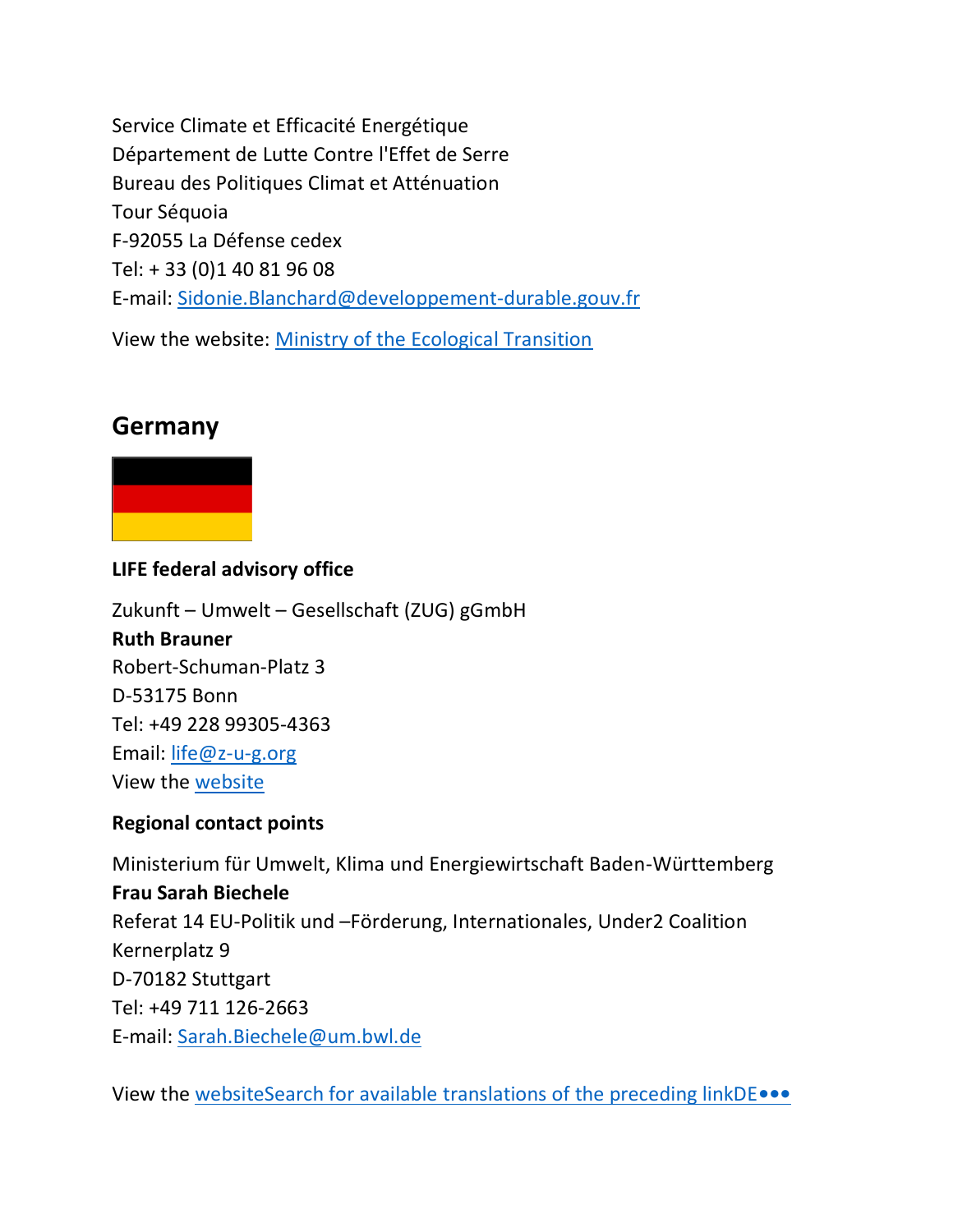Bayerisches Staatsministerium für Umwelt und Gesundheit **Herr Ernst Polleter** Rosenkavalierplatz 2 D – 81925 München Tel: +49 89 9214-2165 E-mail: [ernst.polleter@stmug.bayern.de](mailto:ernst.polleter@stmug.bayern.de)

View the [website](https://www.stmuv.bayern.de/themen/naturschutz/foerderung/life/index.htm)

Senatorin für Klimaschutz, Umwelt, Mobilität, Stadtentwicklung und Wohnungsbau **Herr Dr. Mathias Grabs**  Referat 20 An der Reeperbahn 2 D - 28217 Bremen Tel: +49 421 361 2516 E-mail: [mathias.grabs@umwelt.bremen.de](mailto:mathias.grabs@umwelt.bremen.de) View the website

Freie und Hansestadt Hamburg Behörde für Umwelt und Energie **Frau Brigitte Köhnlein** Neuenfelder Str. 19 D-21109 Hamburg Tel.: +49 40 42840 3435 E-mail : [brigitte.koehnlein@bue.hamburg.de](mailto:brigitte.koehnlein@bue.hamburg.de)

Niedersächsisches Ministerium für Umwelt, Energie und Klimaschutz **Herr Dr. Stefan Heitefuss** Referat 53: Förderprogramme, Vertragsnaturschutz und Referat 28. EU-Naturschutzförderprogramme, Beihilferecht, Erschwernisausgleich Archivstr. 2 D- 30169 Hannover Tel: +49 511 1203531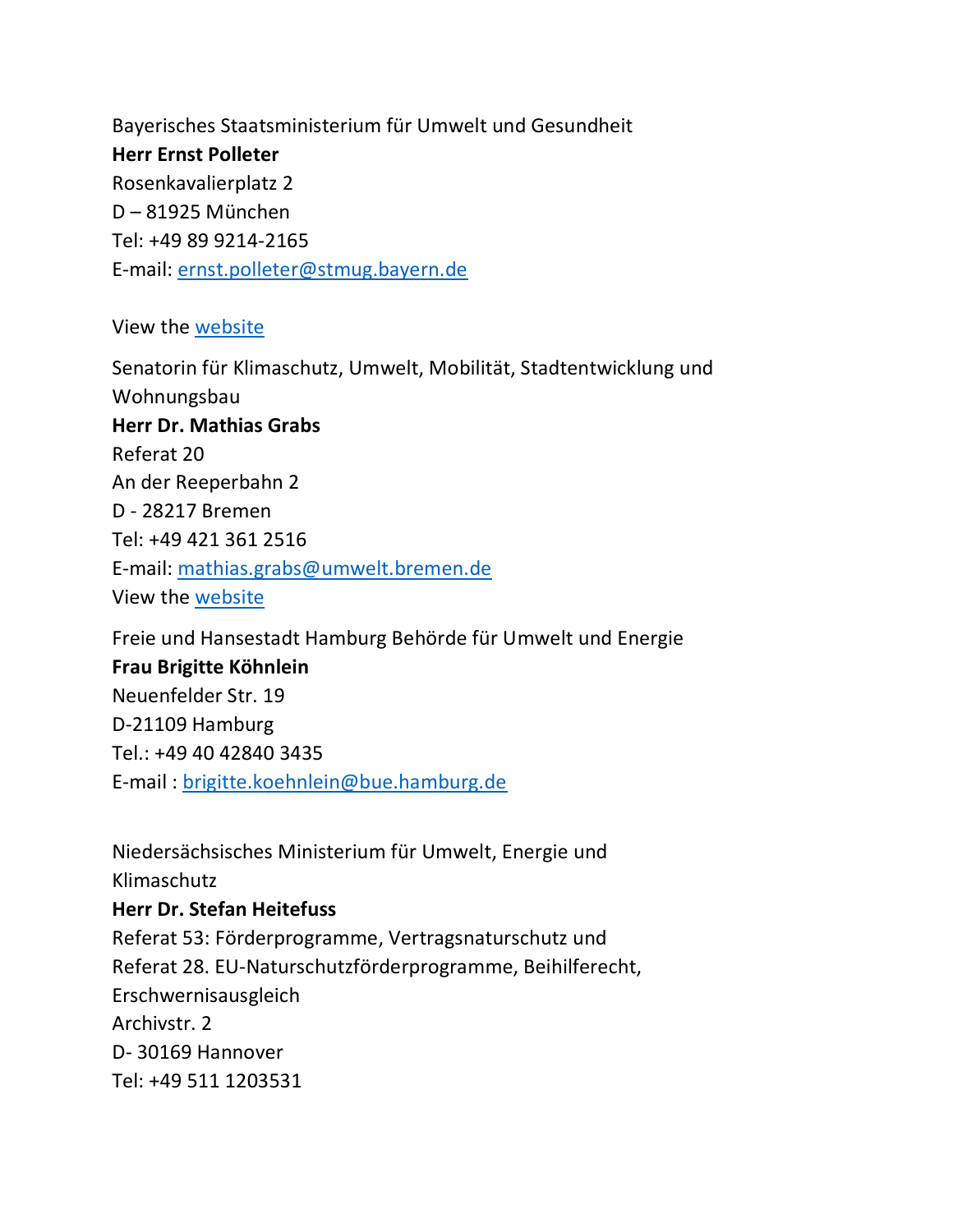#### E- Mail: [stefan.heitefuss@mu.niedersachsen.de](mailto:stefan.heitefuss@mu.niedersachsen.de)

#### View the [website](https://www.umwelt.niedersachsen.de/themen/natur_landschaft/foerdermoeglichkeiten/life/life-117328.html)

Ministerium für Umwelt, Landwirtschaft, Natur- und Verbraucherschutz des Landes Nordrhein-Westfalen **Herr Georg Keggenhoff** Referat III 1 Haushalts- und Querschnittsaufgaben, Naturschutzgroßprojekte, EU-Projekte im Naturschutz Schwannstraße 3 D- 40476 Düsseldorf Tel.: +49 211 4566 714 E-mail: [georg.keggenhoff@mulnv.nrw.de](mailto:georg.keggenhoff@mulnv.nrw.de)

#### View the [website](https://www.umwelt.nrw.de/naturschutz/natur/foerderprogramme/life/)

Ministerium für Umwelt, Landwirtschaft, Ernährung, Weinbau und Forsten des Landes Rheinland-Pfalz

**Frau Clarisse Furkel-Ortmann** Kaiser-Friedrich-Straße 1 D – 55116 Mainz Tel. +49 6131 16 4634 E-mail: [clarisse.furkel-ortmann@mueef.rlp.de](mailto:clarisse.furkel-ortmann@mueef.rlp.de)

Stiftung Natur und Umwelt Rheinland-Pfalz **Herr Jochen Krebuehl** Diether-von-Isenburg Straße 7 D – 55116 Mainz Tel.: +49 6131 165075 E-mail: [jochen.krebuehl@snu.rlp.de](mailto:jochen.krebuehl@snu.rlp.de)

View the [website](https://snu.rlp.de/de/projekte/moore/life-hochwald/das-eu-life-projekt/das-eu-life-programm/)

Ministerium für Umwelt und Verbraucherschutz, Saarland **Frau Anastasia Feld** Referat A/4 Keplerstraße 18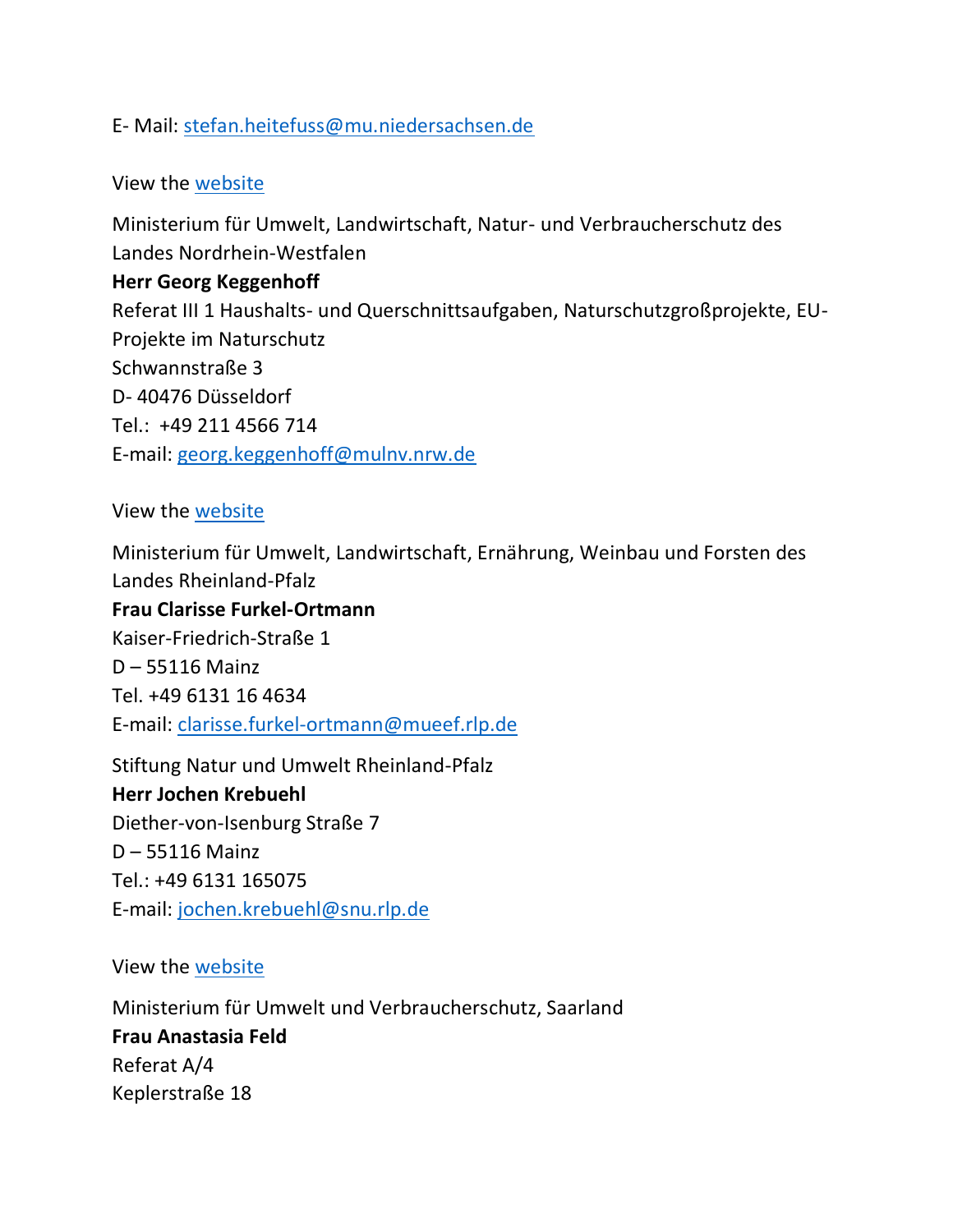D – 66117 Saarbrücken Tel: +49 681 501 4117 E-mail: [a.feld@umwelt.saarland.de](mailto:a.feld@umwelt.saarland.de)

Sächsisches Staatsministerium für Energie, Klimaschutz, Umwelt und Landwirtschaft **Herr Falk Grohmann** Referat 23 Förderstrategie Wilhelm-Buck-Straße 2 D – 01097 Dresden Tel: + 49 351 564-22307; +49 351 564-22340 E-mail : [Falk.Grohmann@smul.sachsen.de](mailto:Falk.Grohmann@smul.sachsen.de) View the [website](http://www.smul.sachsen.de/foerderung/48.htm)

Ministerium Umwelt, Landwirtschaft und Energie des Landes Sachsen-Anhalt

#### **Frau Andrea Hiemann**

Referat 25 – Biodiversität, Großschutzgebiete, Naturschutzfördermaßnahmen Leipziger Str. 58 D-39112 Magdeburg Tel: + 49 391 567 1555 E-mail: [Andrea.Hiemann@mule.sachsen-anhalt.de](mailto:Andrea.Hiemann@mule.sachsen-anhalt.de)

Ministerium Umwelt, Landwirtschaft und Energie des Landes Sachsen-Anhalt

#### **Frau Diana Reinhardt**

Referentin EU-Naturschutzförderprogramme Leipziger Str. 58 D-39112 Magdeburg Tel: + 49 391 567 1684 E-mail: [Diana.Reinhardt@mwu.sachsen-anhalt.de](mailto:Diana.Reinhardt@mwu.sachsen-anhalt.de)

Ministerium für Energiewende, Landwirtschaft, Umwelt, Natur und Digitalisierung (MELUND) **Herr Thomas Puphal** V653 Mercatorstr. 3 D-24106 Kiel Tel: +49 431-9887218; +49 431 988-7239 E-mail: [Thomas.Puphal@melund.landsh.de](mailto:Thomas.Puphal@melund.landsh.de)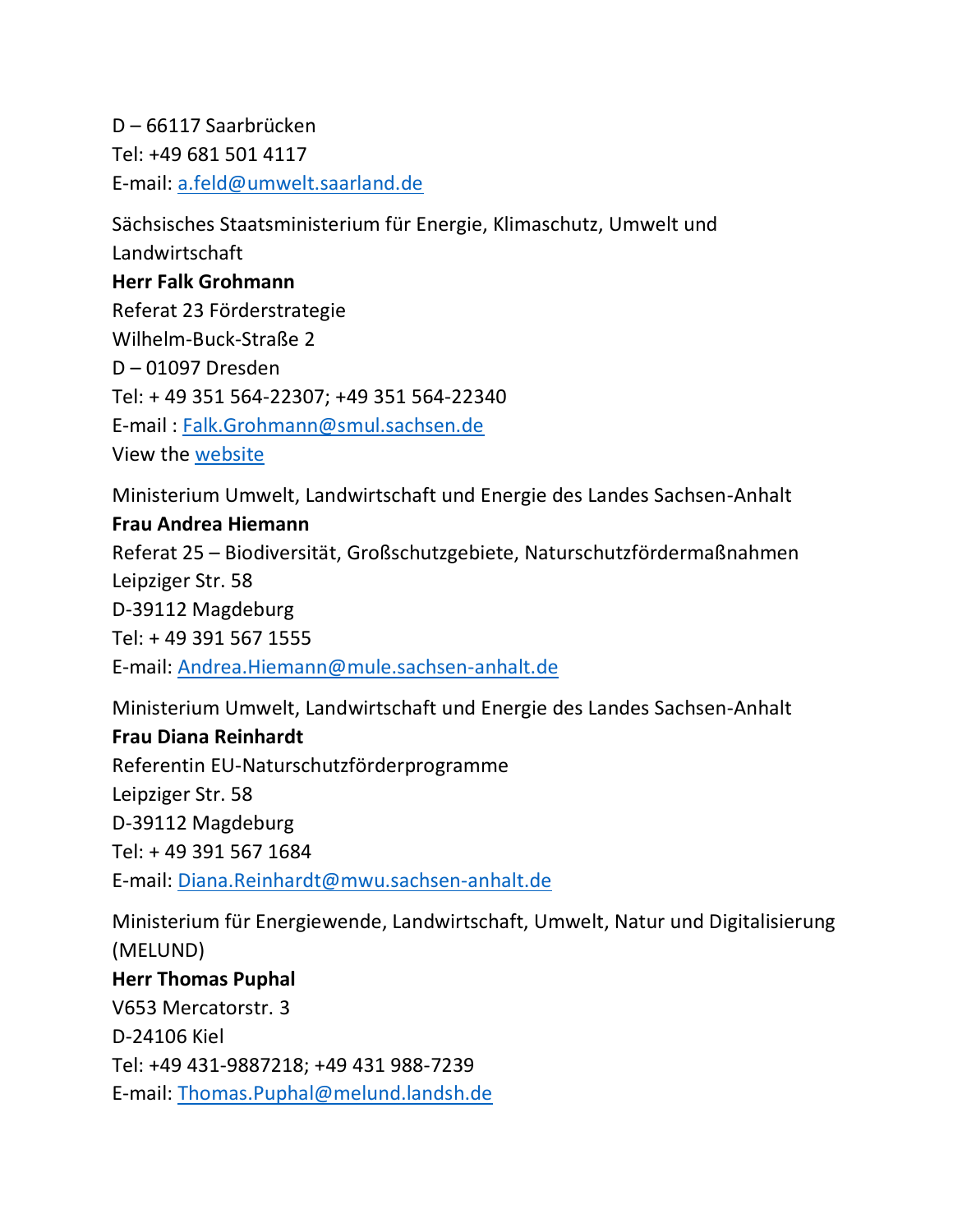### **Greece**



#### **Ms. Chariklia Kloukinioti**

Ministry for the Environment and Energy - Environmental Licensing Directorate Mesogion avenue 119 10192 Athens Tel: +30 2131513547 E-mail: [c.kloukinioti@prv.ypeka.gr](mailto:c.kloukinioti@prv.ypeka.gr)

View the [website](http://www.ypeka.gr/Default.aspx?tabid=468&language=el-GR) 

### **Hungary**



**Ms. Csilla Sánta** Ministry for Innovation and Technology, Climate Policy E-mail: [csilla.santa@itm.gov.hu](mailto:%20csilla.santa@itm.gov.hu)

View the [website](http://kormany.hu/hu/innovacios-es-technologiai-miniszterium)

## **Ireland**



**Ms Beatrix Aigner** Environment Advisory Unit Department of Communications, Climate Action and Environment Newtown Road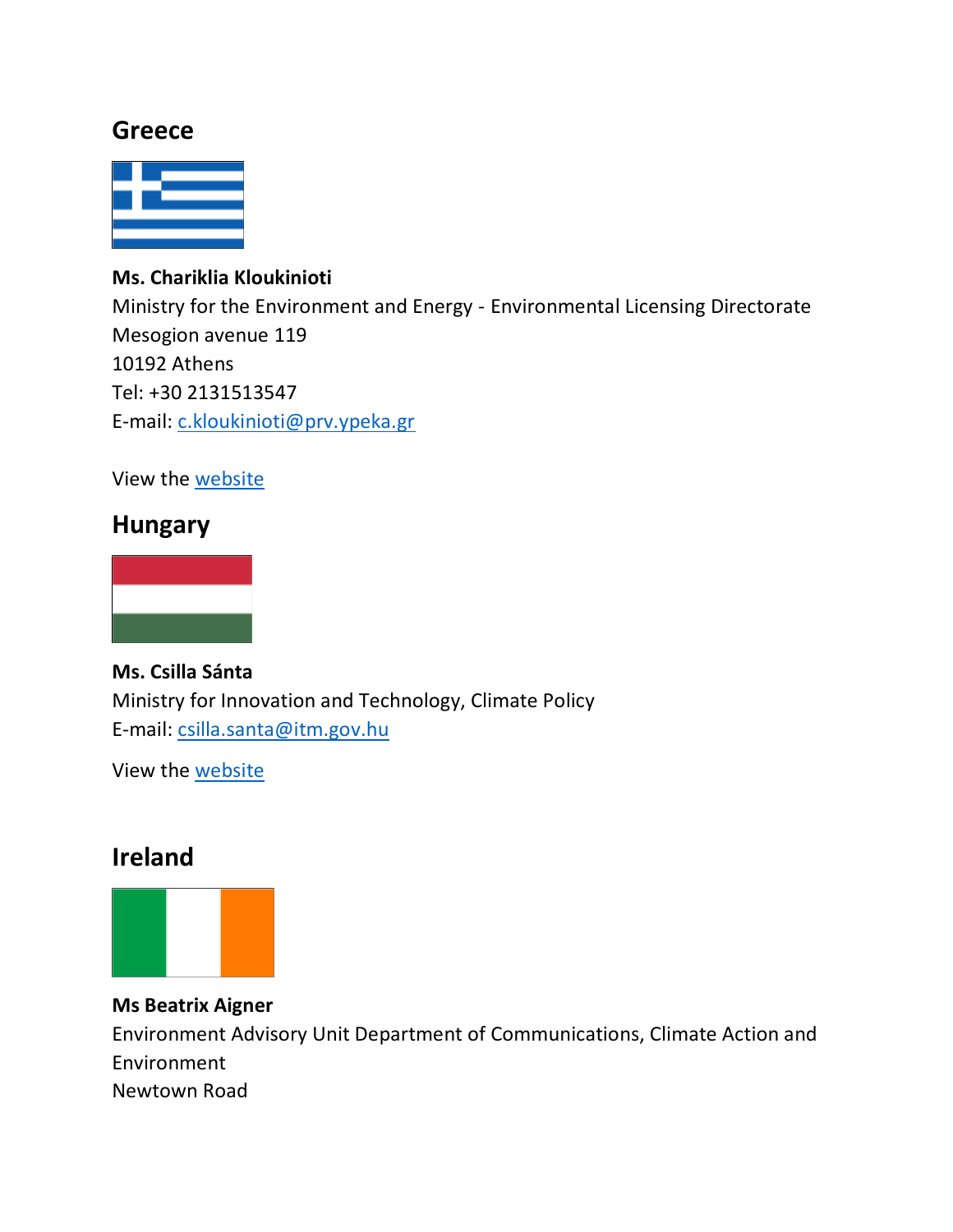IRL - Wexford Tel: +353 (0) 1 678 2084 Email: [LIFE@dccae.gov.ie](mailto:%20LIFE@dccae.gov.ie )

#### **Mr Gary Jones**

Department of the Environment, Climate and Communications 29-31 Adelaide Road, Dublin 2, D02 X285 Email: [Gary.Jones@decc.gov.ie](mailto:InnovationFund@decc.gov.ie)

View the [website](https://www.gov.ie/en/organisation/department-of-the-environment-climate-and-communications/)

### **Italy**



**Mr. Alessandro Zagarella**

Ministry for ecological transition Department for ecological transition and green investments Office for cohesion policies and regional planning Director of the Office via Cristoforo Colombo, n. 44 Postal Code 00147 - Rome Phone: +39 06 57228252; +39 06 57228150 E-mail: [life@mite.gov.it](mailto:life@mite.gov.it)

#### **Ms. Laura Scichilone**

Ministry for ecological transition Department for ecological transition and green investments Office for cohesion policies and regional planning Public official responsible for the Section "European programming and funds" via Cristoforo Colombo, n. 44 Postal Code 00147 - Rome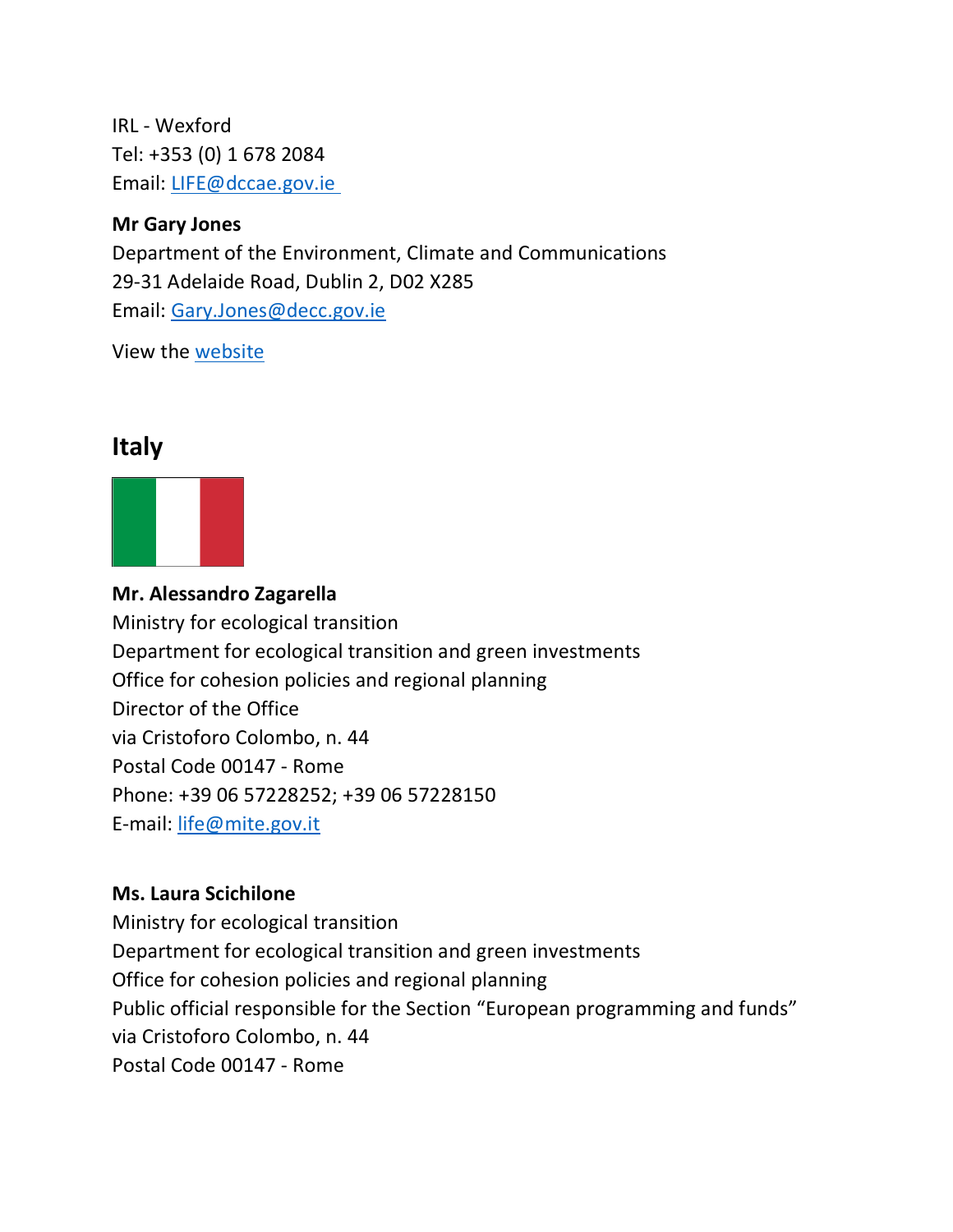Phone: +39 06 57228252; +39 06 57228150 E-mail: [life@mite.gov.it](mailto:life@mite.gov.it)

#### **Ms. Stefania Betti**

Technical Assistance Unit Sogesid S.p.A. c/o Ministry for ecological transition Department for ecological transition and green investments Office for cohesion policies and regional planning via Cristoforo Colombo, n. 44 Postal Code 00147 - Rome Phone: +39 06 57228252 E-mail: [life@mite.gov.it](mailto:life@mite.gov.it)

#### **Mr. Federico Benvenuti**

Technical Assistance Unit Sogesid S.p.A. c/o Ministry for ecological transition Department for ecological transition and green investments Office for cohesion policies and regional planning via Cristoforo Colombo, n. 44 Postal Code 00147 - Rome Phone: +39 06 57228150 E-mail: [life@mite.gov.it](mailto:life@mite.gov.it)

View the [website](https://www.minambiente.it/pagina/contatti-7)

### **Latvia**



**Ms Ilona Mendziņa** Ministry of Environment Protection and Regional Development Peldu 25 1494 Rīga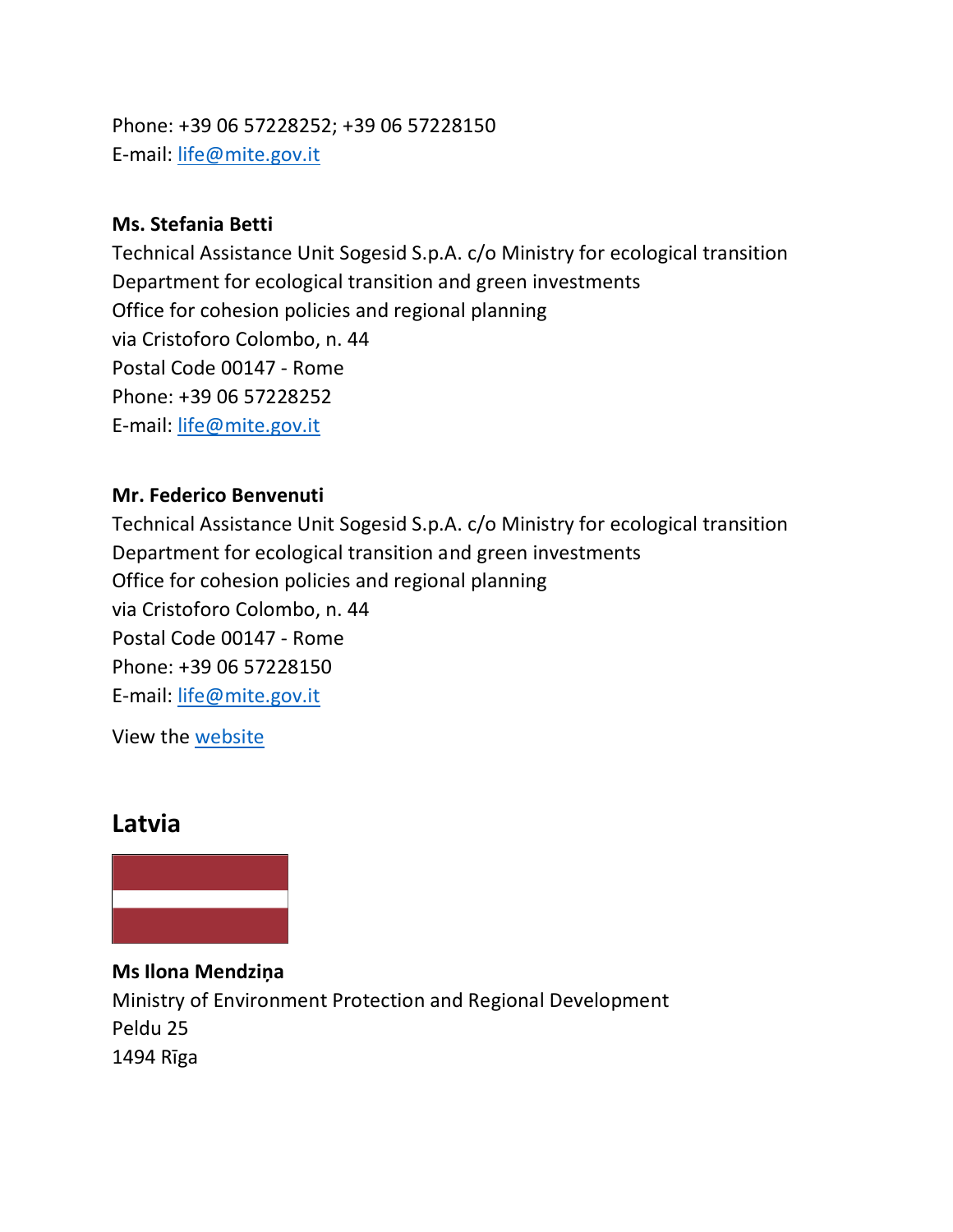Tel.: + 371 67 026 432 E-mail: [ilona.mendzina@varam.gov.lv](mailto:ilona.mendzina@varam.gov.lv)

View the [website](https://www.lifeprogramma.lv/en/home)

# **Lithuania**



**Ms Lina Čeičyté** Ministry of Environment A. Jaksto St 4/9 01105 Vilnius Tel : +370 706 61 855 Email: l.ceicyte@am.

View the [website](http://am.lrv.lt/lt/veiklos-sritys-1/finansines-programos/es-life-programa)

# **Luxembourg**



**Ms Nora Elvinger** Ministère de l'Environnement, du Climat et du Développement durable 4, Place de l'Europe L-1449 Luxembourg Tél.: (+352) 247-86822 Fax: (+352) 247-86835 Adresse postale L-2918 Luxembourg E-mail: [nora.elvinger@mev.etat.lu](mailto:nora.elvinger@mev.etat.lu)

### **Ms Jil Schmitz** Ministère de l'Environnement, du Climat et du Développement durable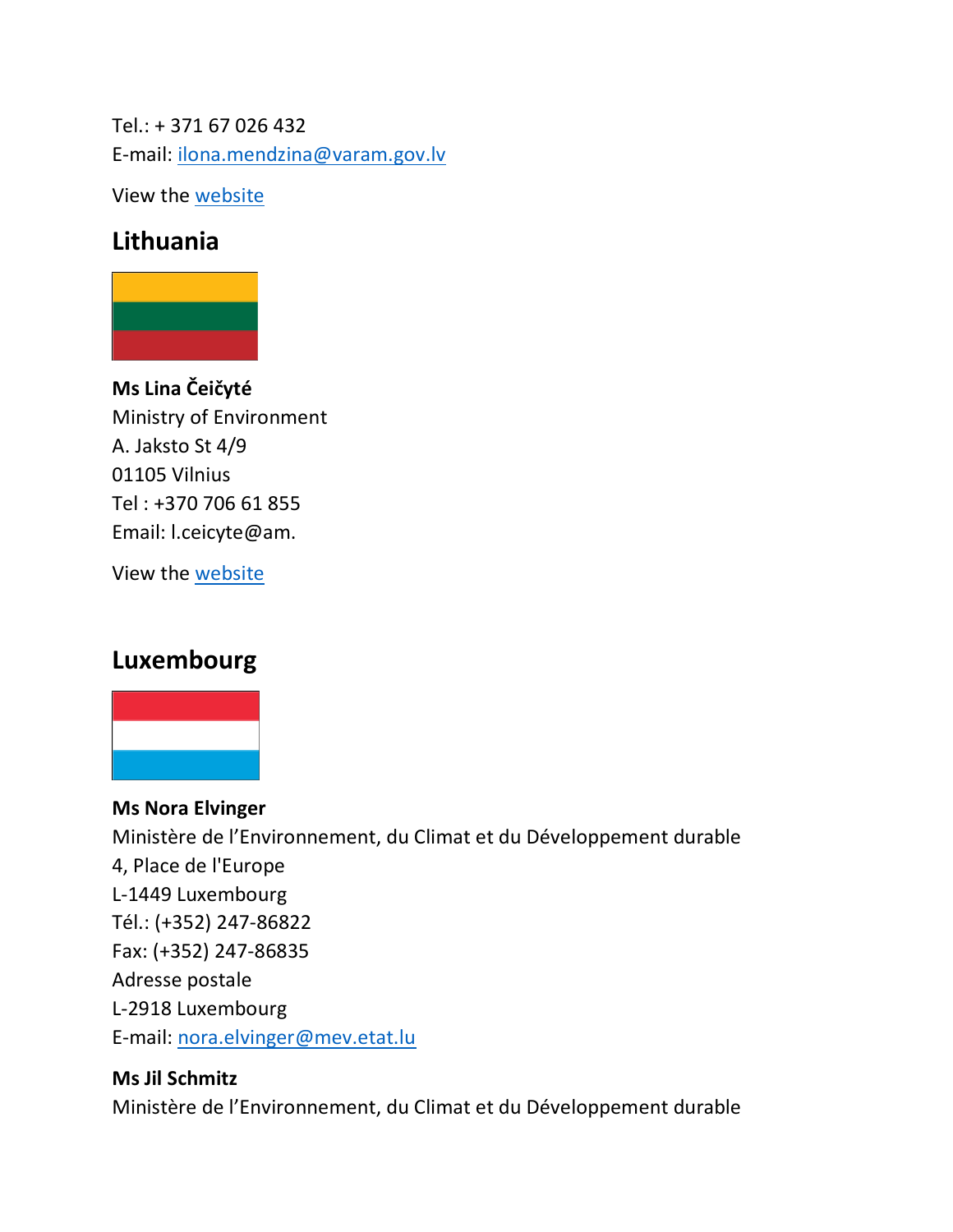4, Place de l'Europe L-1449 Luxembourg Tél.: (+352) 247-86822 Fax: (+352) 247-86835 Adresse postale L-2918 Luxembourg E-mail: [jil.schmitz@mev.etat.lu](mailto:jil.schmitz@mev.etat.lu)

View the website: Portail de l'Environment

# **Malta**



**Ms Rachella Muscat** Manager II, Project Research and Funding Unit within the division for the Environment and Climate Change Ministry for Environment, Climate Change and Planning Office 6, Triq Hal Qormi Santa Venera, Malta Tel: +356 23316232 Email: [rachella.muscat.1@gov.mt;](mailto:rachella.muscat.1@gov.mt) [life.mecp@gov.mt](mailto:life.mecpc@gov.mt)

# **Netherlands**



**Mr Teun Bolder** Netherlands Enterprise Agency Postbus 8242 3503 RE Utrecht Tel: +31 88 042 2594 E-mail: [teun.bolder@rvo.nl](mailto:teun.bolder@rvo.nl)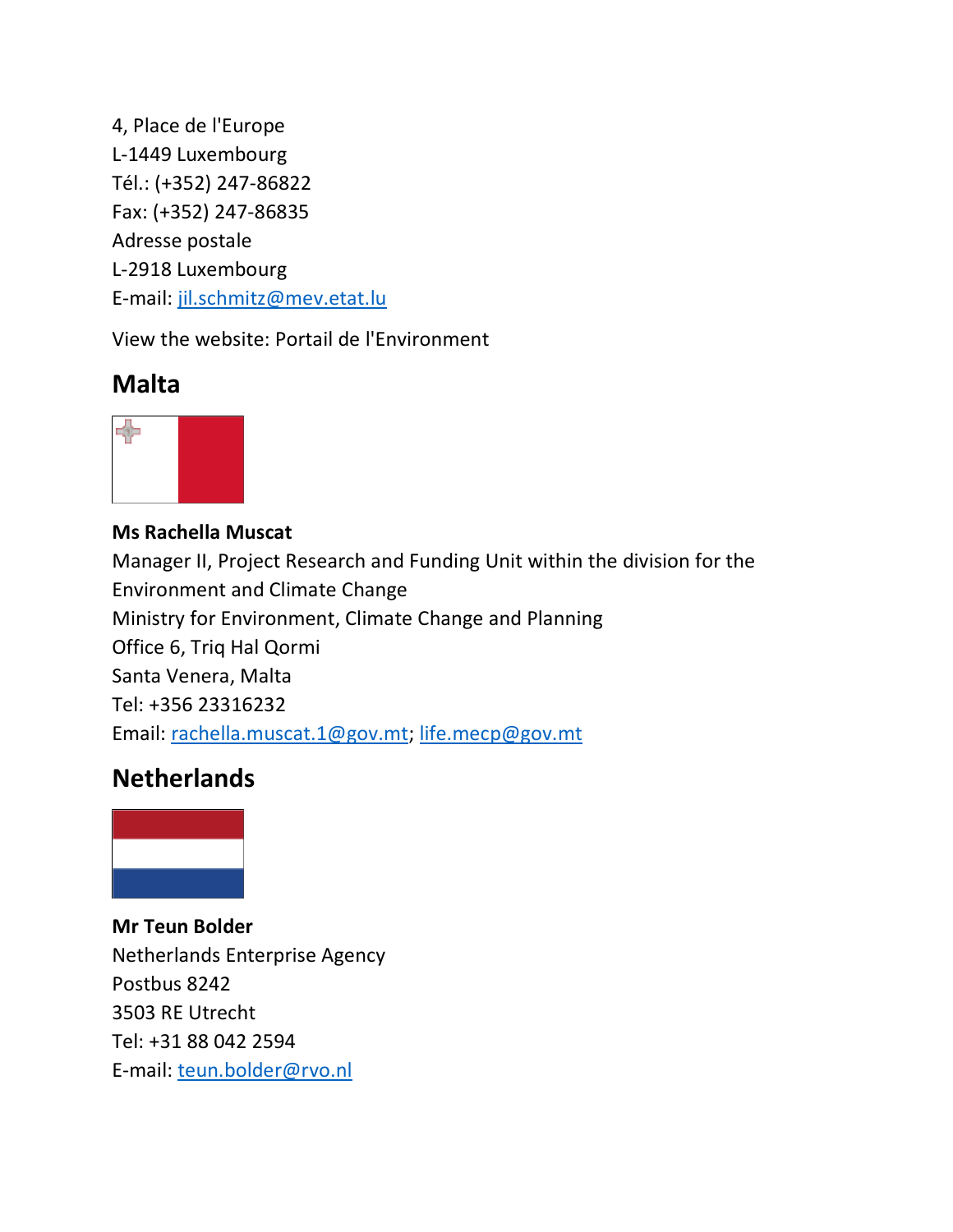#### **Mr John Heynen**

Netherlands Enterprise Agency Postbus 8242 3503 RE Utrecht Tel: +31 88 042 2527 E-mail: [john.heynen@rvo.nl](mailto:john.heynen@rvo.nl)

#### **Ms Astrid Hamer**

Netherlands Enterprise Agency Postbus 8242 3503 RE Utrecht Tel: +31 88 042 2730 E-mail: [astrid.hamer@rvo.nl](mailto:astrid.hamer@rvo.nl)

**Mr Rogier Vogelij** Netherlands Enterprise Agency Postbus 8242 3503 RE Utrecht Tel: +31 88 042 2580 E-mail: [rogier.vogelij@rvo.nl](mailto:rogier.vogelij@rvo.nl)

View the website: [Rijksdienst voor Ondernemend Nederland](https://www.rvo.nl/)

### **Poland**



**Mrs. Joanna Mazurek** National Fund for Environmental Protection and Water Management 3a Konstruktorska St. 02-673 Warsaw Tel: +48 22 459 02 54 E-mail: [Joanna.Mazurek@nfosigw.gov.pl](mailto:%20Joanna.Mazurek@nfosigw.gov.pl)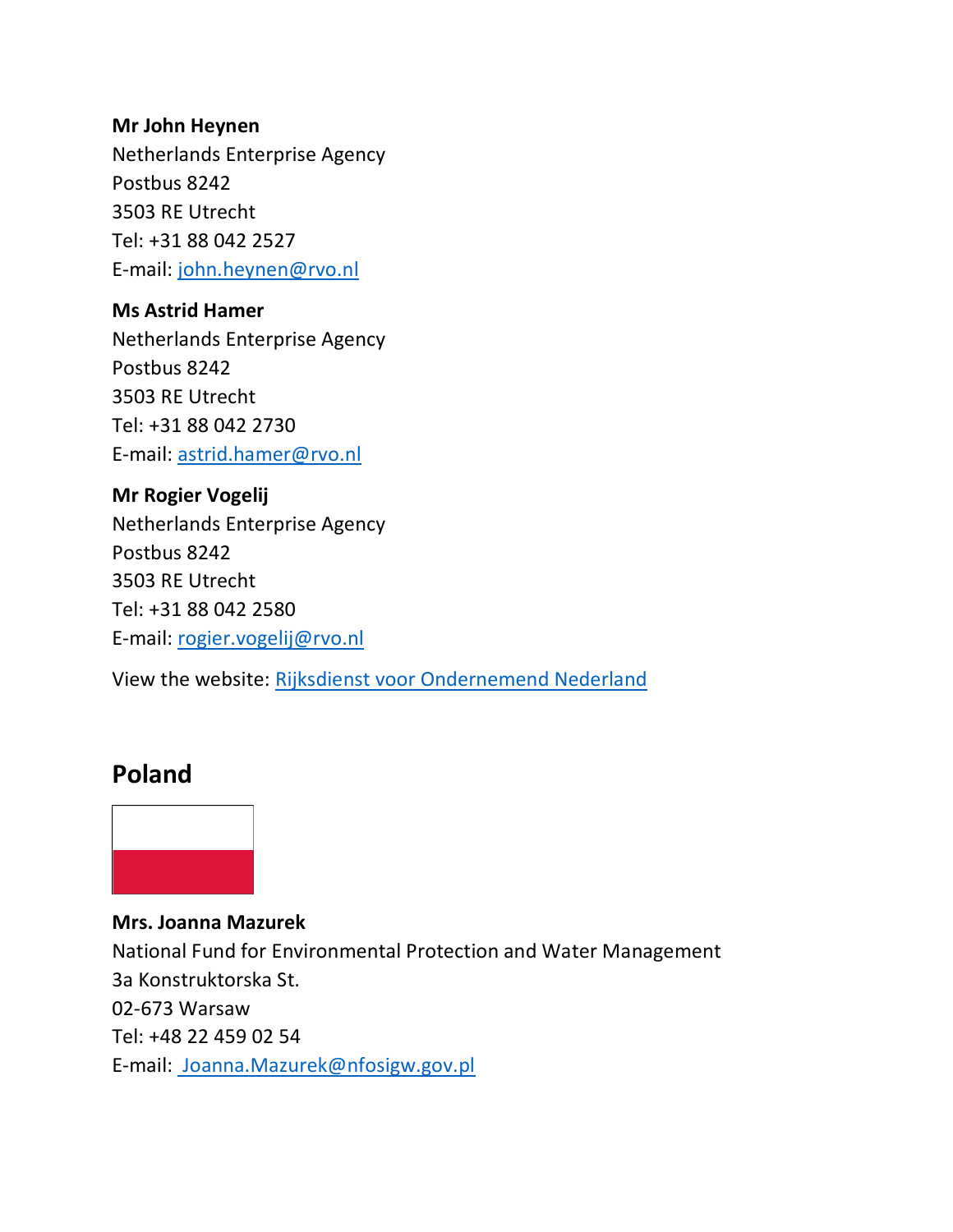#### **Mr. Andrzej Muter**

National Fund for Environmental Protection and Water Management 3a Konstruktorska St. 02-673 Warsaw Tel: +48 22 459 05 43 E-mail: [Andrzej.Muter@nfosigw.gov.pl](mailto:Andrzej.Muter@nfosigw.gov.pl)

View the [website](https://www.gov.pl/web/nfosigw/program-life)

## **Portugal**



**Ms Ana DAAM** Agência Portuguesa do Ambiente (Portuguese Environment Agency) Rua da Murgueira, 9/9A – Zambujal- Alfragide, P – 2610-124 Amadora Email: [ana.daam@apambiente.pt](mailto:ana.daam@apambiente.pt)

#### **Ms Ana BRANCO**

Agência Portuguesa do Ambiente (Portuguese Environment Agency) Rua do Murgueira, 9/9A – Zambujal- Alfragide, P – 2610-124 Amadora Tel: +351 214 721 478 Email: [ana.branco@apambiente.pt](mailto:ana.branco@apambiente.pt)

#### **Mr André CASTRO**

Secretaria Regional do Ambiente e Alterações Climáticas (Azorean Regional Government, Secretary for the Environment and the Climate Change) Avenida Antero de Quental n.º 9C - 3.º Andar, 9500-160 Ponta Delgada, Ilha de São Miguel Tel.: +351 295 403 802 Email: [Andre.M.Castro@azores.gov.pt](mailto:Andre.M.Castro@azores.gov.pt)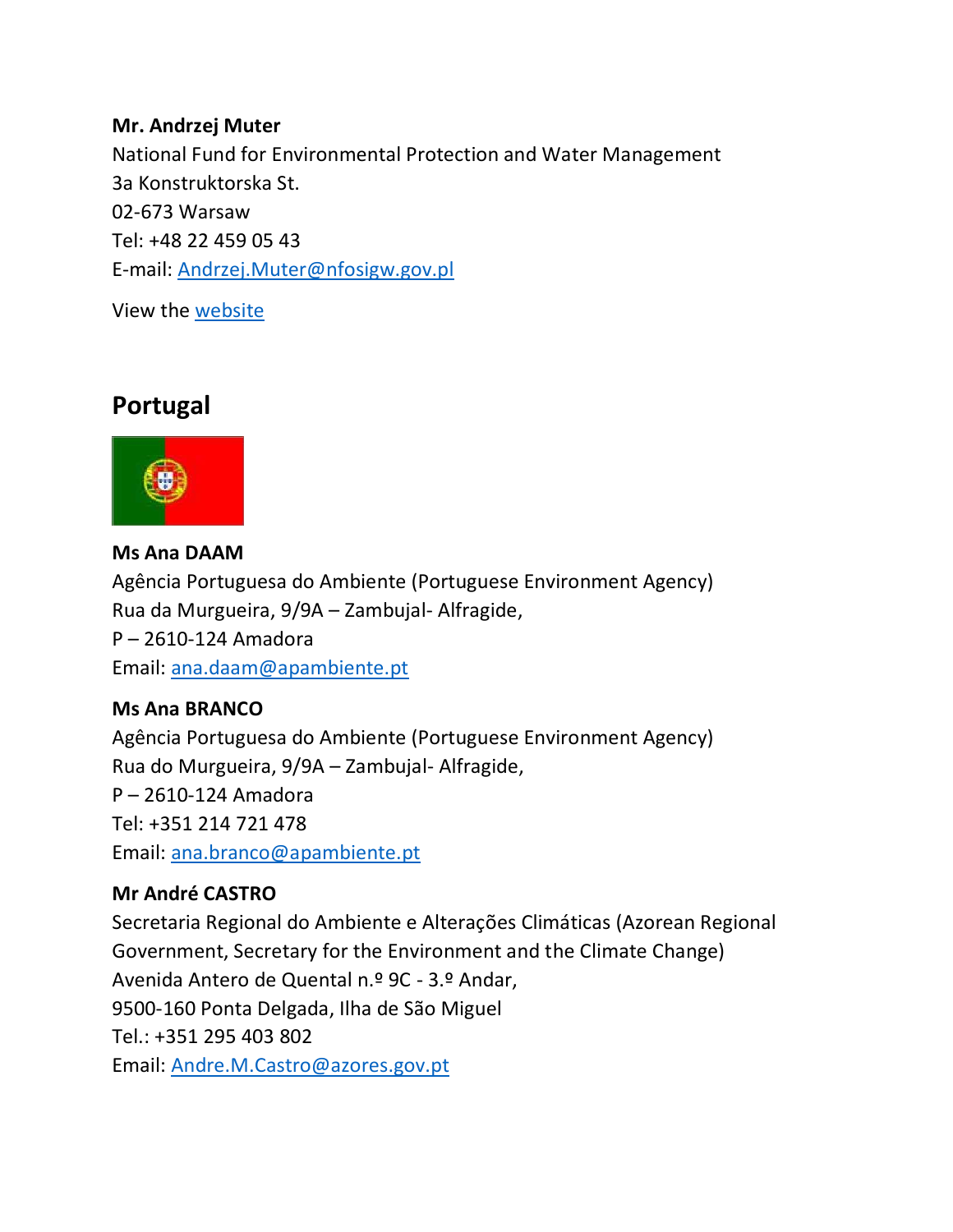#### **Mr Mário FREITAS**

Secretaria Regional do Ambiente e Alterações Climáticas (Azorean Regional Government, Secretary for the Environment and the Climate Change) Av. Antero de Quental, n.º 9C - 2º piso, 9500-160 Ponta Delgada, São Miguel - Açores Tel.: +351 296 206 716 Email: [Mario.NA.Freitas@azores.gov.pt](mailto:Mario.NA.Freitas@azores.gov.pt)

#### **Ms Teresa SILVA**

Secretaria Regional do Ambiente e Alterações Climáticas (Azorean Regional Government, Secretary for the Environment and the Climate Change) Rua Cônsul Dabney, Colónia Alemã, Apartado 140, 9900-014 Horta Tel: +351 292 207 300 Email: [teresa.me.silva@azores.gov.pt](mailto:teresa.me.silva@azores.gov.pt)

View the website: [LIFE PT](https://life.apambiente.pt/) [Secretaria Regional do Ambiente e Alterações Climáticas](https://portal.azores.gov.pt/web/sraac)

## **Romania**



**Ms Marisanda Pîrîianu**  Ministry of Environment, Water and Forests B-dul. Libertății, Nr. 12, Sector 5 București 040129 Tel: +40 21 408 95 87 Mobil: +40 756 08 99 72 Email: [marisanda.piriianu@mmediu.ro](mailto:marisanda.piriianu@mmediu.ro)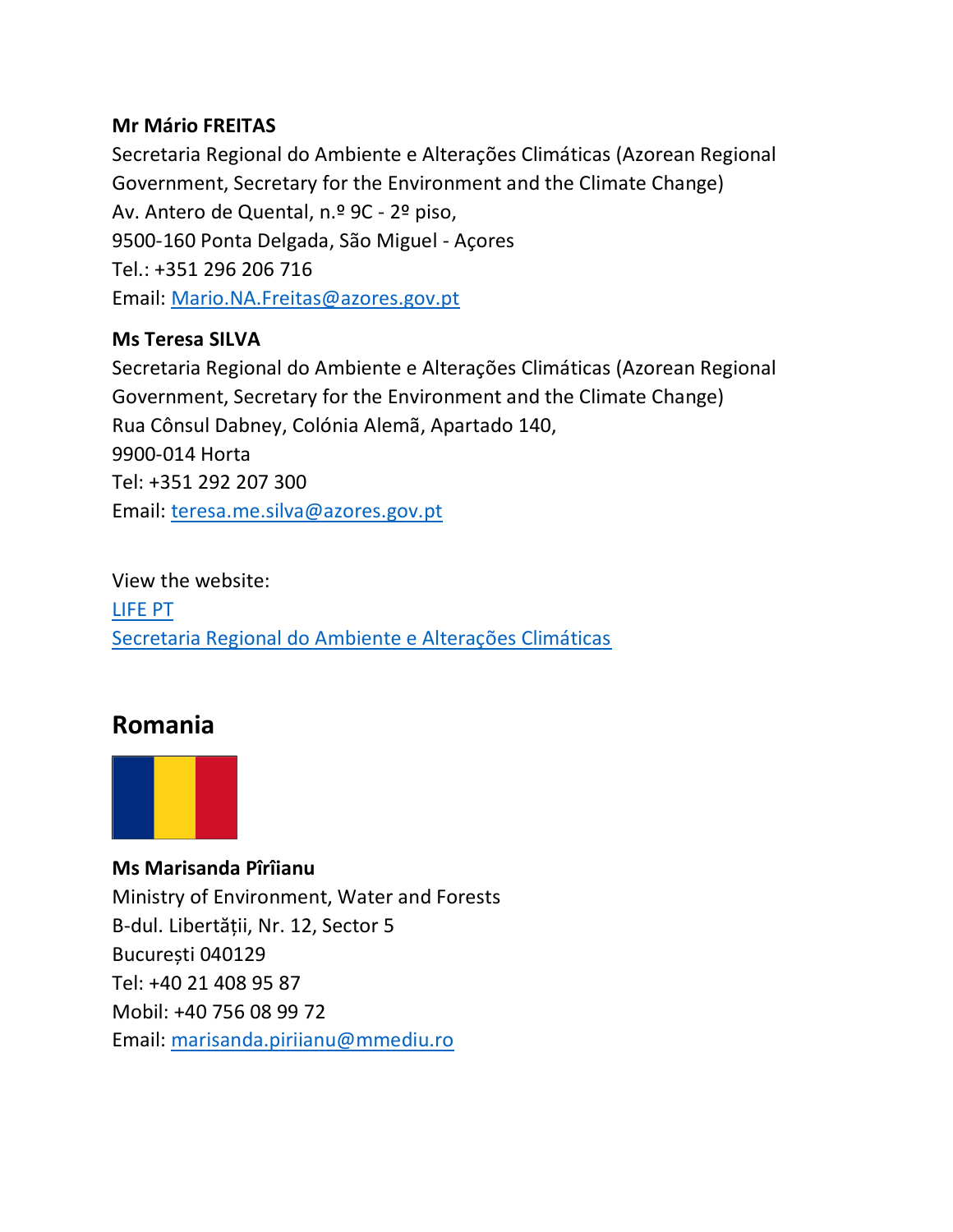# **Slovakia**



#### **Ms Elena Molnárová**

Ministry of Environment / Directorate For Environmental Programmes and Projects Námestie Ľ. Štúra 1 SK - 812 35 Bratislava Office: Karloveská 2, 841 04 Bratislava Tel: +421 906 314 266 Email: [elena.molnarova@enviro.gov.sk](mailto:elena.molnarova@enviro.gov.sk)

#### **Mr. Denis Knotka**

Ministry of Environment / Directorate For Environmental Programmes and Projects Námestie Ľ. Štúra 1 SK- 812 35 Bratislava Slovakia Office: Karloveská 2, 841 04 Bratislava Tel: +421 906 314 245 E-mail: [denis.knotka@enviro.gov.sk](mailto:denis.knotka@enviro.gov.sk)

## **Slovenia**



**Ms Nives Nared**  Ministry of the Environment and Spatial Planning Dunajska cesta 47 1000 Ljubljana Tel. +386 1 478 73 39 Email: [nives.nared@gov.si](mailto:nives.nared@gov.si)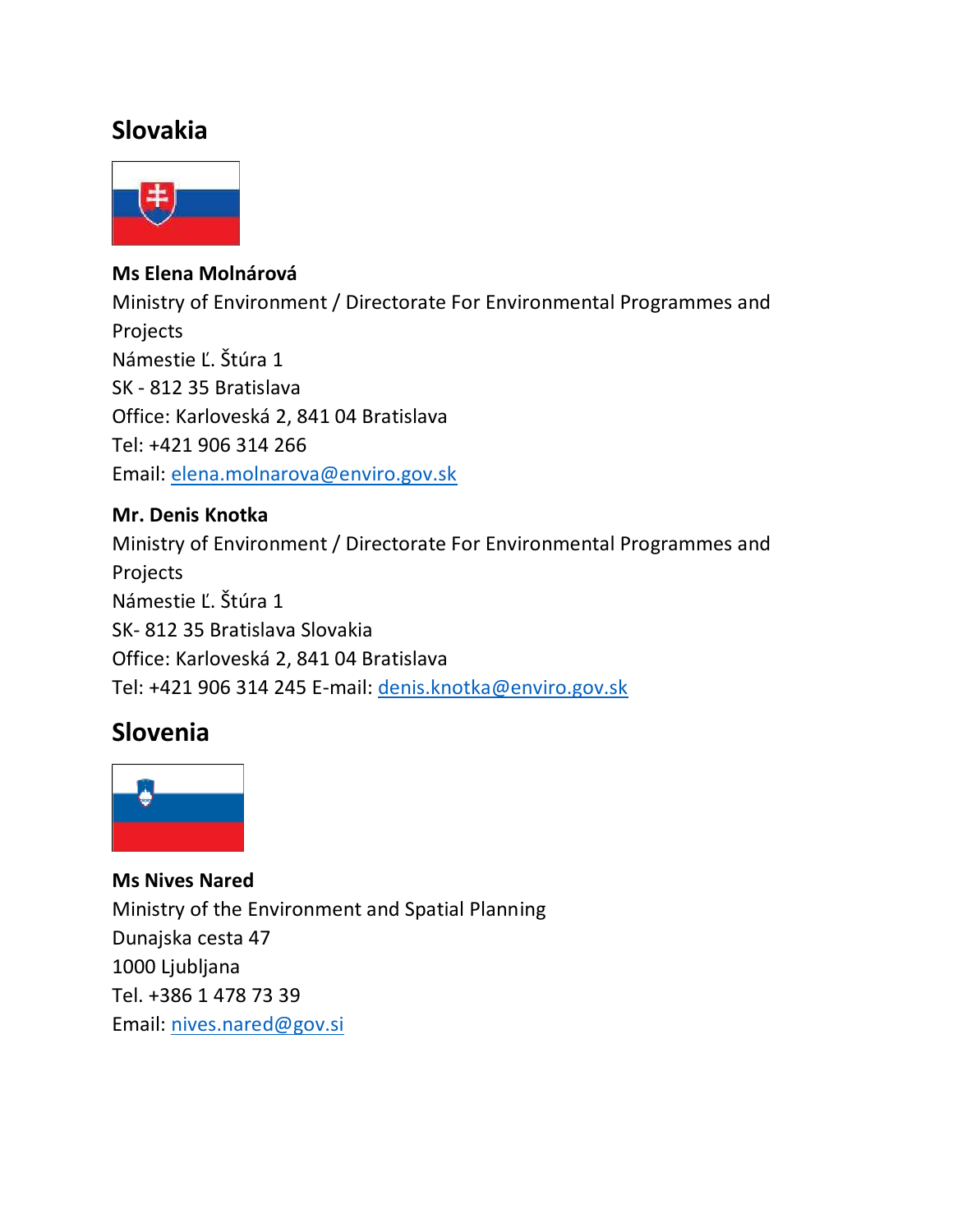# **Spain**



#### **Mr. Santiago Santillán Fraile**

Ministerio para la Transición Ecológica Subdirector General de la Oficina Presupuestaria Plaza de San Juan de la Cruz s/n 28071 Madrid Tel +34 91 597 60 76 Email: [bzn-life@miteco.es](mailto:bzn-life@miteco.es)

## **Sweden**



#### **Ms Anna Lindhagen**

Swedish Environmental Protection Agency; Nature Department 106 48 Stockholm Tel: + 46 10 698 16 52 Email: [anna.lindhagen@naturvardsverket.se](mailto:anna.lindhagen@naturvardsverket.se)

#### **Ms Emma Bergman**

Swedish Environmental Protection Agency Virkesvägen 2 106 48 Stockholm Tel: +46 10 698 00 00 Email: [Emma.Bergman@Naturvardsverket.se](mailto:Emma.Bergman@Naturvardsverket.se)

## **United Kingdom**